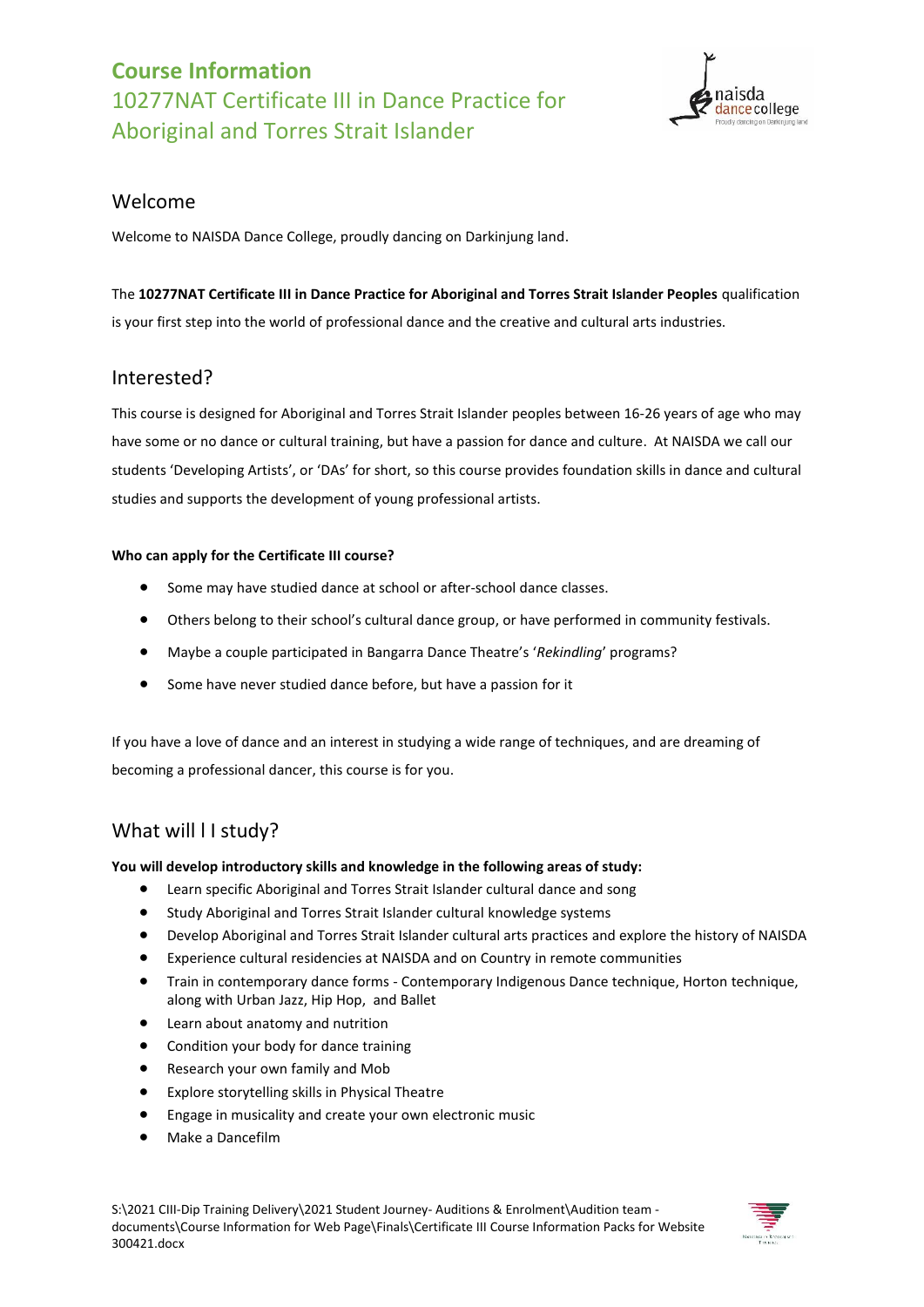

## Full time enrolment

You'll be enrolled in a **full time** course. That means you will come to College every day.

#### **An overview of a typical week looks like this:**

- **Total Course Hours:** 925 hours
- **Full year course:** Training follows the NSW School holidays and usually begins late January/early February and ends in December, following four (4) terms.
- **Term breaks:** 2-week break between Terms 1, 2, 3 and 4.
- **Days:** Monday Friday during term time
- **Times:** 8.30am 4.45pm every day
- **Classes:** Each day begins with a whole-college Warm Up, then continues with four (4) classes per day, with a lunch break between 12.45 pm - 1.30pm
- **Class length:** 1.5 hours

## Training Locations and Modes

You'll also train in different locations throughout the year.

#### **On Campus:**

NAISDA Dance College, Kariong, NSW

#### **Off Campus:**

- Each year you'll go on Cultural Residency on Country, alternating between North East Arnhem Land, Northern Territory and the Torres Strait Islands, Queensland
- You'll also attend excursions, watch live performances and engage in cultural experiences
- You will perform the End of Year Show in a professional theatre.

#### **Delivery Modes:**

On campus, off campus, face-to-face and online

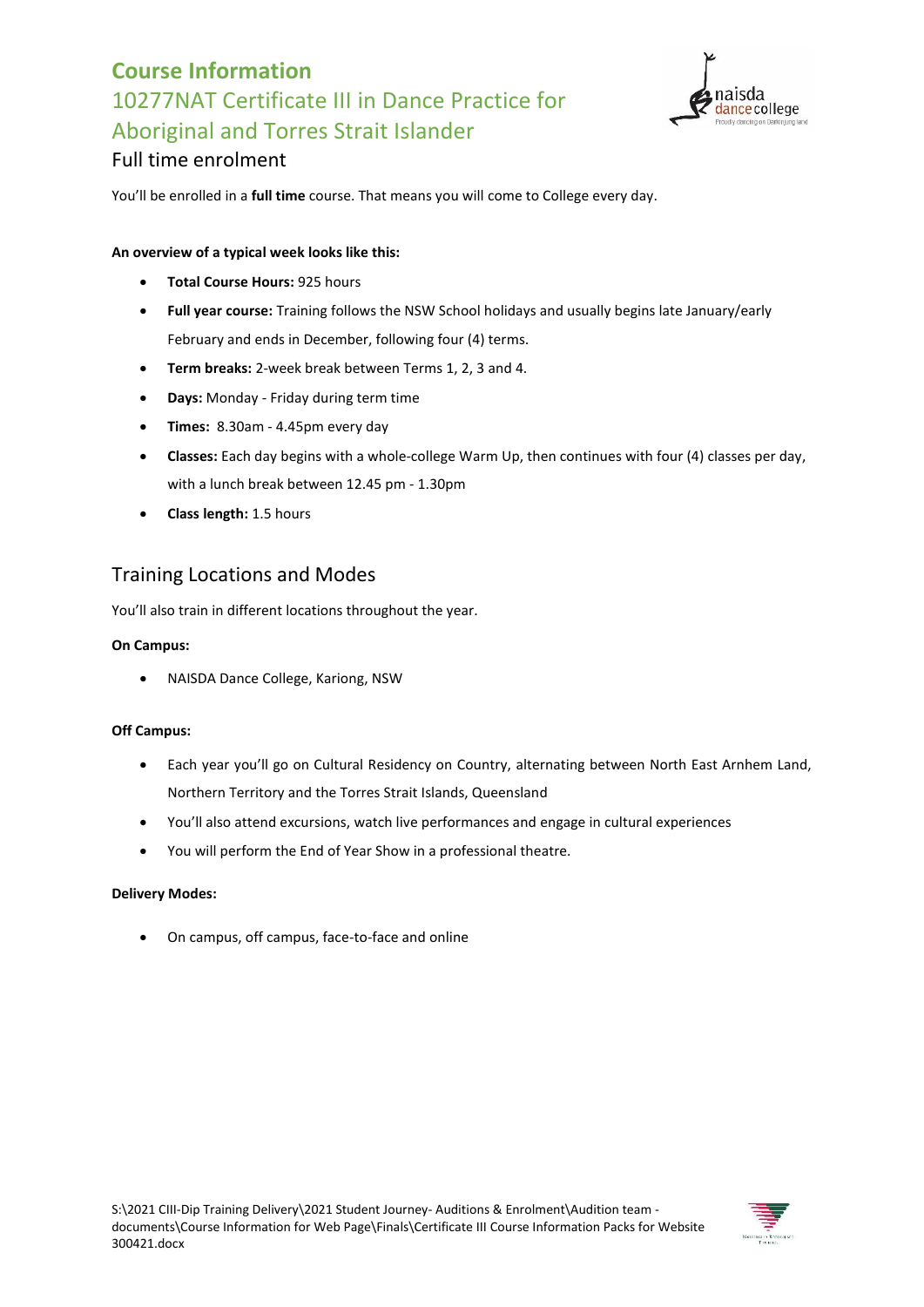

## What's a year look like at NAISDA?

At NAISDA the year is broken into four (4) terms, following the NSW school holiday dates. Each term is 10-weeks long. At the end of Terms 1, 2, 3 there is a 2-week break. At the end of Term 4 is the Christmas break.

## Overview of a year

| <b>Term</b> | <b>Months</b>      | <b>Highlights of the term</b>                                                         | <b>Term break</b>  |  |
|-------------|--------------------|---------------------------------------------------------------------------------------|--------------------|--|
| Term 1      | February – April   | Week 1 - Cultural Residency at NAISDA<br>$\bullet$                                    | 2-week holiday     |  |
| Term 2      | $May - July$       | Week 10 - Mid Year Event                                                              | 2-week holiday     |  |
| Term 3      | July – September   | Week 6 - Cultural Residency on Country<br>Weeks $8 & 9 -$ Assessments<br>$\bullet$    | 2-week holiday     |  |
| Term 4      | October – December | Weeks 6 - 8 - End of Year Rehearsals<br>$\bullet$<br>Week 9 - End of Year Performance | Christmas holidays |  |

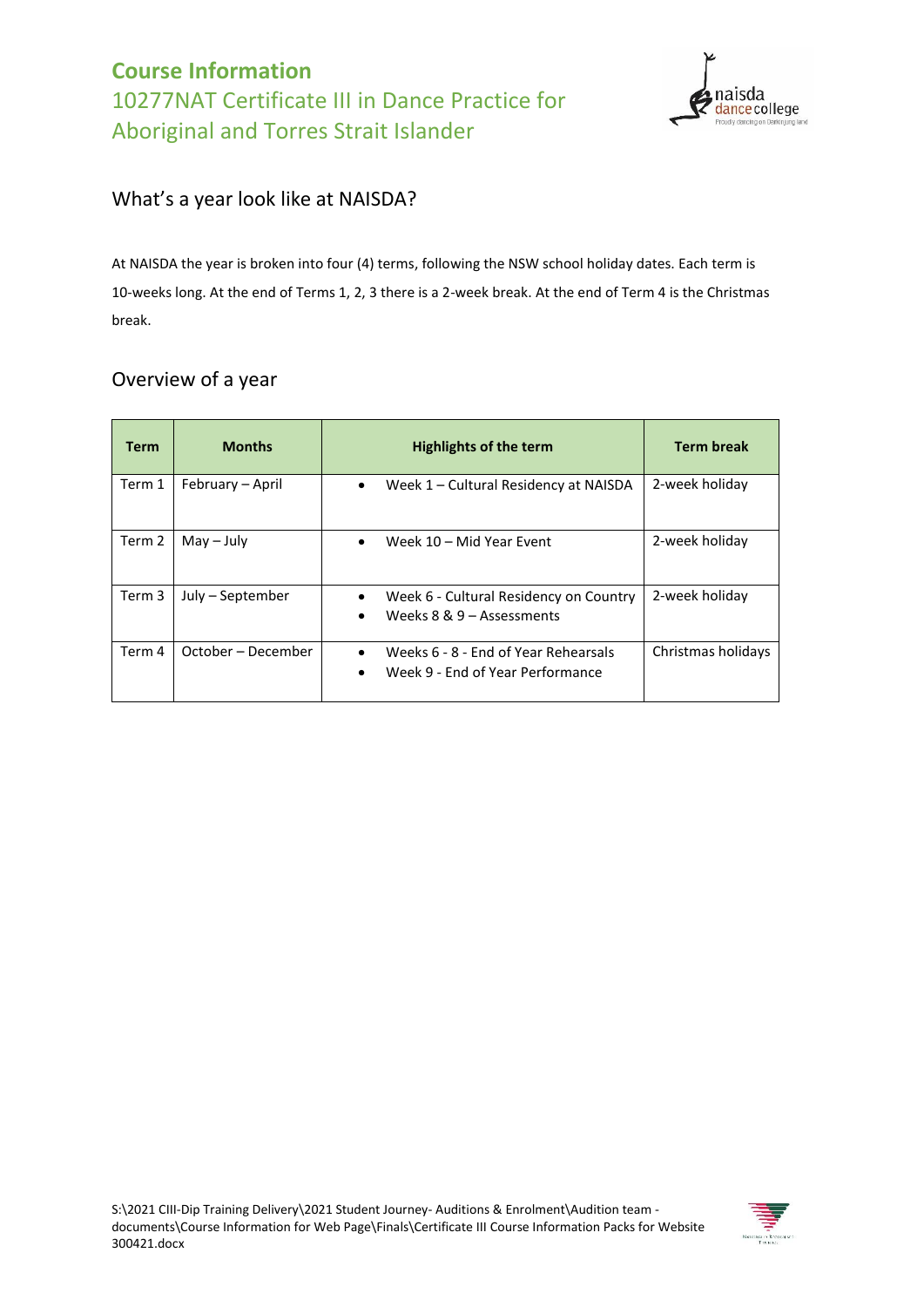

## The official stuff

To achieve the qualification you must complete fifteen (15) core units. If you don't complete the full qualification you will receive a *Statement of Attainment* for the units you have completed. Some units are delivered across four (4) terms, others are completed in less. Refer to the chart below for

further details:

| Code &<br><b>Unit of Competency</b>                                                                            | Hours | Term<br>А | Term<br>$\overline{v}$    | Term<br>ω | Term<br>4 |
|----------------------------------------------------------------------------------------------------------------|-------|-----------|---------------------------|-----------|-----------|
| DPRDCK301 Explore My Mob through investigation and performance                                                 | 50    | X         | X                         | X         |           |
| DPRDCK302 Investigate issues that underpin the development of<br>Contemporary Indigenous Dance                 |       |           | X                         | x         |           |
| DPRDCK303 Develop knowledge of Aboriginal or Torres Strait Islander cultures<br>and dance                      |       |           |                           |           |           |
| DPRDCK304 Develop and apply knowledge of Aboriginal or Torres Strait<br>Islander cultures and dance on Country | 50    |           |                           | X         |           |
| DPRDCK305 Develop Aboriginal or Torres Strait Islander cultural dance<br>repertoire                            |       |           | x                         | X         | x         |
| DPRDTC301 Develop contemporary dance skills in an Aboriginal or Torres Strait<br>Islander context              | 140   | X         | X                         | X         | X         |
| DPRDTC302 Develop contemporary urban dance skills in an Aboriginal or<br>Torres Strait Islander context        |       |           | x                         | x         | x         |
| CUADAN206 Perform basic ballet technique                                                                       |       |           | X                         | x         | X         |
| BSBCRT301 Develop and extend critical and creative thinking skills                                             |       |           | X                         | x         |           |
| DPRIAP301 Develop performance and production skills                                                            |       |           | $\boldsymbol{\mathsf{x}}$ | X         | X         |
| CUAWHS401 Apply movement and behavioural principles to physical<br>conditioning                                |       | x         | X                         | x         | X         |
| CUAWHS403 Incorporate anatomy and nutrition principles into skills<br>development                              |       | x         | x                         | x         |           |
| DPRCSD301 Develop and apply physical theatre skills                                                            |       |           | X                         | X         |           |
| DPRCSD302 Develop and apply musicianship skills to dance performance                                           |       |           | x                         | x         |           |
| DPRCSD303 Explore and apply Dancefilm skills in an Aboriginal or Torres Strait<br>Islander context             | 40    | X         | X                         | x         |           |

### **Notes on Theory**

At NAISDA, 'theory' means the *knowledge* you need to successfully complete each unit. Generally scheduled

over Terms 1 & 2, you'll complete a theory task for *every* unit.

Theory usually includes investigation, written work and a presentation of your creative response to your

research – you can choose to present through visual art, dance, music, movement, or maybe an oral presentation.

### **Notes on the Assessment period**

In the final weeks of Term 3, you'll be assessed on your dance technique, perform routines and your group-

devised performances. You'll also hand in your Dancefilm, Music and any missing theory tasks.

S:\2021 CIII-Dip Training Delivery\2021 Student Journey- Auditions & Enrolment\Audition team documents\Course Information for Web Page\Finals\Certificate III Course Information Packs for Website 300421.docx

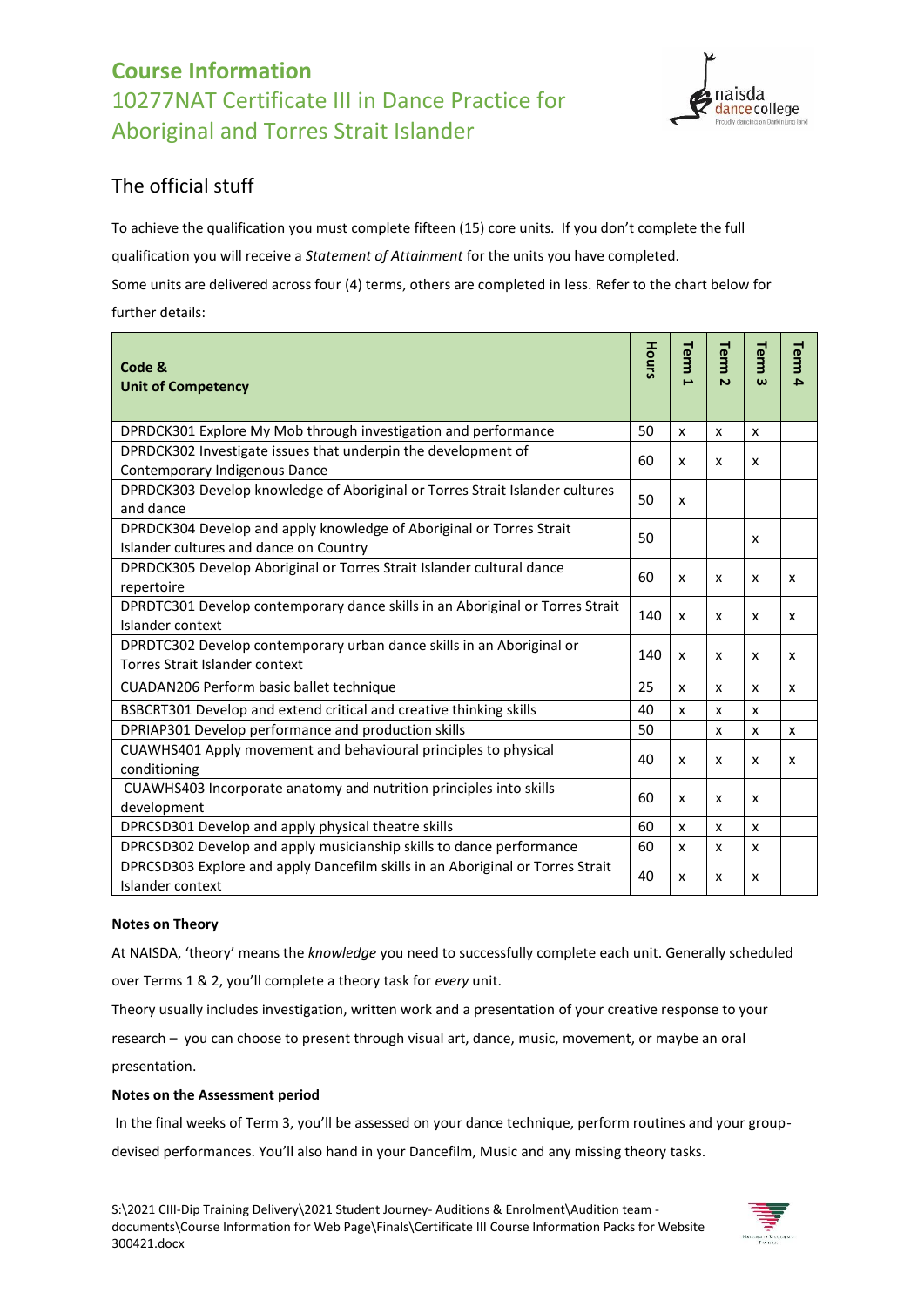

## Do I just learn dance?

You'll receive rigorous Cultural and Contemporary dance training, but you'll also learn lots of other skills. You'll make a Dancefilm, create your own Electronic Music, go on Cultural Residency, create Physical Theatre performances and more. Below is an overview of breakdown of hours for the Certificate III units:



S:\2021 CIII-Dip Training Delivery\2021 Student Journey- Auditions & Enrolment\Audition team documents\Course Information for Web Page\Finals\Certificate III Course Information Packs for Website 300421.docx